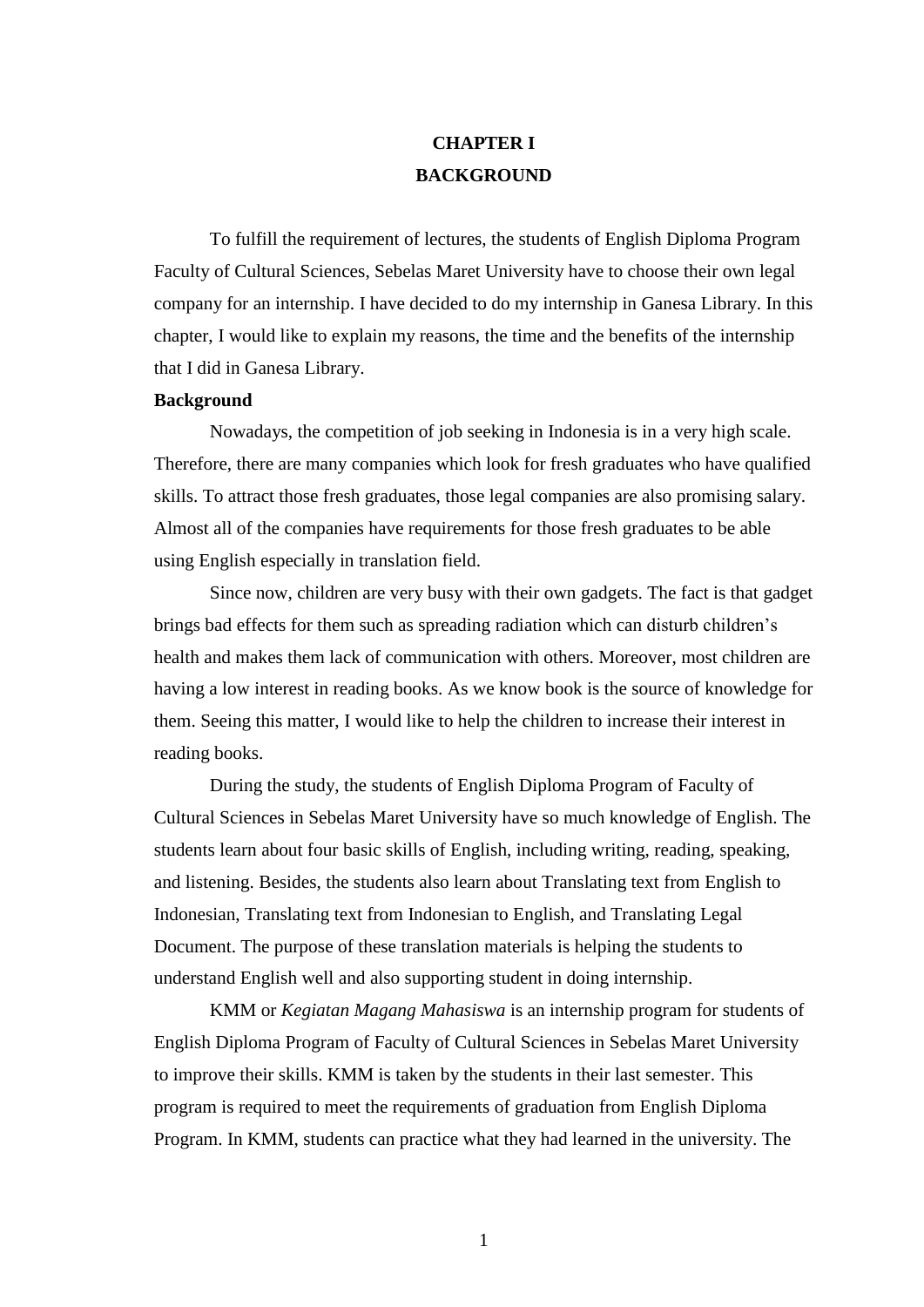purposes of KMM for students are they can explore their skills in English and they will get the work experience before they will start to work.

I choose Ganesa Library which located in Gentan, Sukoharjo as the place to do my internship activities because of three reasons. First, Ganesa Library has many children story books which written in English and I can translate it into Indonesian thus the children who does not know English can read it in Indonesian too. Besides, there are so many books in Ganesa Library that have best quality for the children since the books are orderly design, so it will be comfortable for them and they will not get bored when they read the books.

The second reason is I want to build a relation between English Diploma Program and Ganesa Library. Ganesa Library can be a place for the students of English Diploma Program to do their internship. I also hope it can increase their interest in reading the books by having the internship there.

The third reason is I want to improve my translation skill. I like translation and I really enjoy it. Once, I have ever translated my friend's papers and others kind of texts. This experiences help me in doing the translation activities in Ganesa Library.

This internship report contains four chapters. The first chapter explains about background of the internship. The second chapter explains about the description of the institution of my internship place. The third chapter explains about my activities during internship in Ganesa Library. The last chapter explains about the conclusion and recommendations for Ganesa Library, for the students of English Diploma Program, and for English Diploma Program.

## **Time of the Internship**

I had done the internship activity as a translator in Ganesa Library, Gentan, Baki, Sukoharjo for thirty days, started from July,  $18<sup>th</sup>$ ,  $2017$  until August,  $18<sup>th</sup>$ ,  $2017$ . The working hours in Ganesa Library started from Tuesday to Sunday. In Tuesday to Saturday, it started at 9 a.m. - 5 p.m. For Sunday, it started at 12 p.m. - 5 p.m. Ganesa Library closed in Monday and National Holiday.

## **Benefits of the Internship**

The internship has benefits for the students and English Diploma Program. First, through the internship, the students will know how to work for real that sometimes make them have many obstacles that are different from studying in university. The students also learn how to solve the problems during the internship.